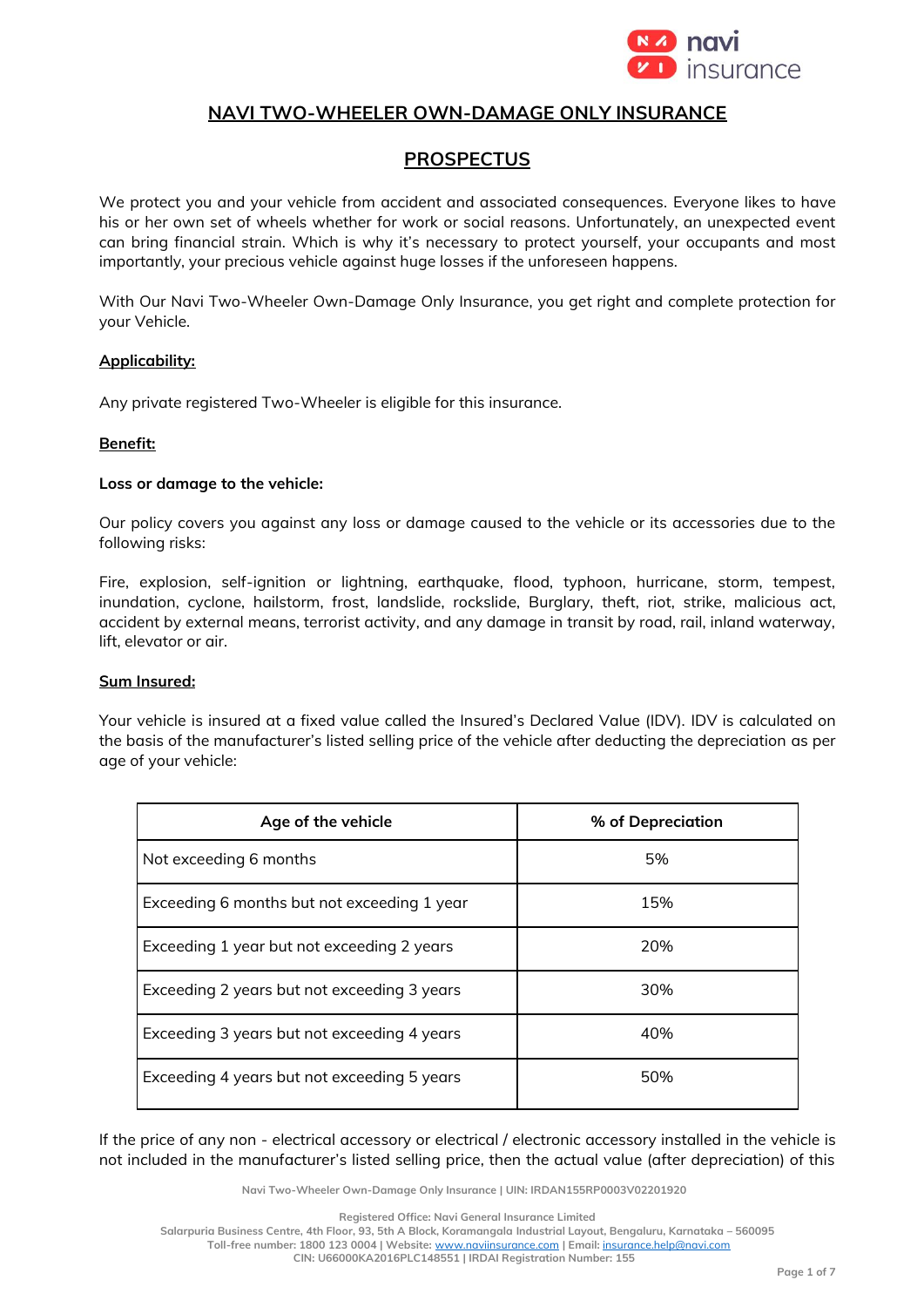

item can be added to the Sum Insured over and above the IDV of the vehicle for extending the cover to these items as well. Similarly, CNG-LPG bi-fuel kit can also be covered by paying additional premium.

In the unfortunate event of total loss or theft, we pay you the IDV mentioned on the policy without any deduction.

### **Additional covers at extra cost:**

**Loss of Accessories** by Burglary, Housebreaking or Theft – Accessories are covered against the risk of burglary and theft without vehicle being stolen itself.

#### **Premium:**

Premium will be charged as per rate applicable on the date of insuring the vehicle.

#### **Discounts Available:**

#### **You can reduce your premium by availing following discounts, if you are eligible for the same.**

**No Claim Bonus**: If you have not claimed in the preceding year you are entitled for No Claim Bonus (NCB) on renewals (as per table below). NCB can be availed even if you shift your insurance from another insurance company to us. NCB will only be allowed provided the Policy is renewed within 90 days of the expiry of the previous policy.

| <b>Claim Experience</b>                  | % discount on OD Premium |
|------------------------------------------|--------------------------|
| The Preceding year of risk               | 20%                      |
| Preceding two consecutive year of risk   | 25%                      |
| Preceding three consecutive year of risk | 35%                      |
| Preceding four consecutive year of risk  | 45%                      |
| Preceding five consecutive year of risk  | 50%                      |

#### **Other Discounts:**

**Voluntary Excess discount**: This is the amount you voluntarily opt to bear yourself in addition to compulsory deductible\* in respect of each and every loss under the policy. A further discount on the premium is available if you opt for a Voluntary Excess.

\*Compulsory deductible is the amount of loss which you bear for each and every claim.

**Automobile Association Membership**: You can also avail an additional discount if you are a member of a recognized Automobile Association in India.

**Anti-Theft device discount**: If your vehicle is fitted with anti-theft device approved by Automobile Research Association of India(ARAI), you are eligible for additional discount of 2.5% in premium subject to maximum of Rs.500/-

**Navi Two-Wheeler Own-Damage Only Insurance | UIN: IRDAN155RP0003V02201920**

**Registered Office: Navi General Insurance Limited**

**Salarpuria Business Centre, 4th Floor, 93, 5th A Block, Koramangala Industrial Layout, Bengaluru, Karnataka – 560095 Toll-free number: 1800 123 0004 | Website:** [www.naviinsurance.com](http://www.naviinsurance.com/) **| Email:** [insurance.help@navi.com](mailto:insurance.help@navi.com) **CIN: U66000KA2016PLC148551 | IRDAI Registration Number: 155**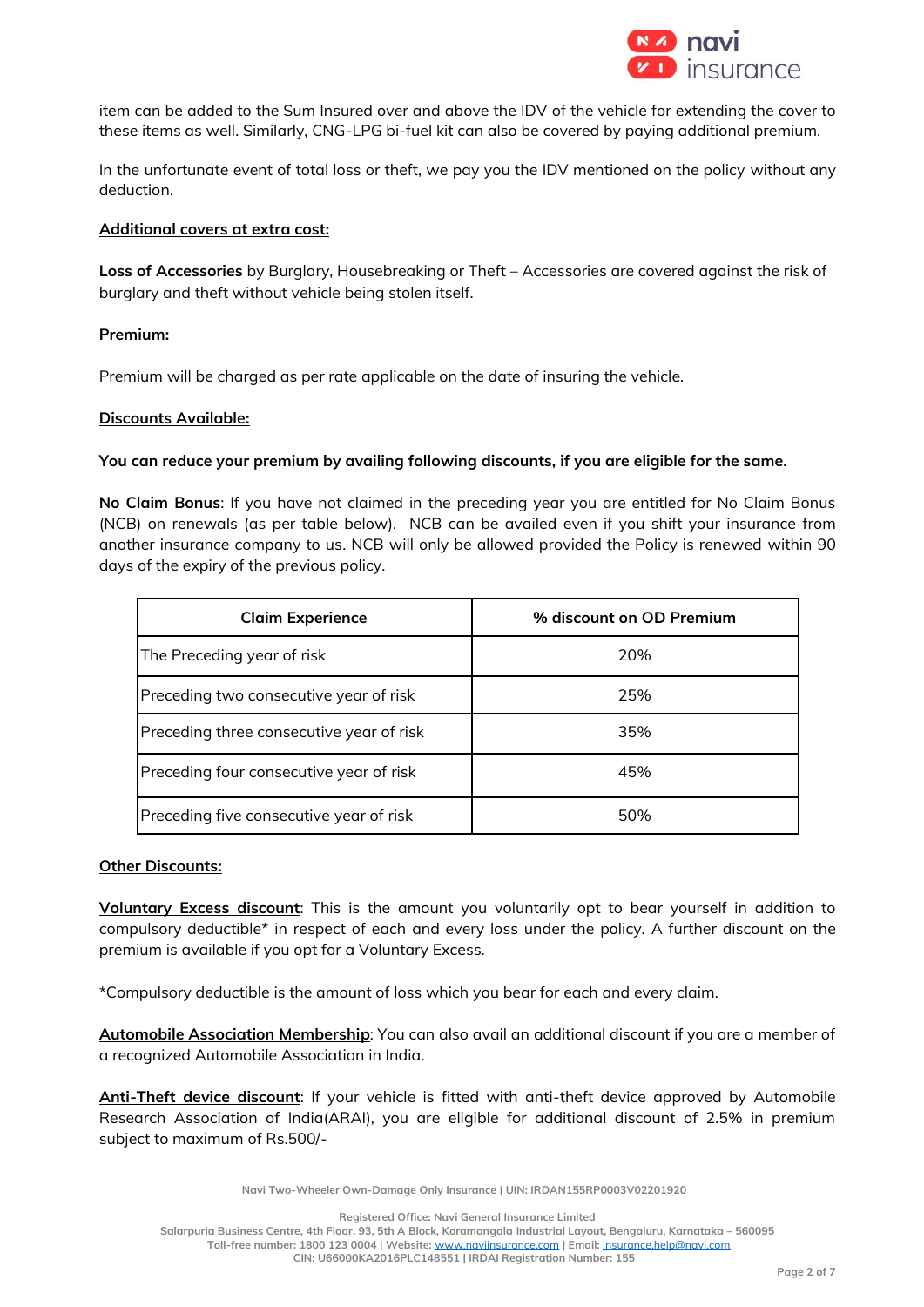

**Direct Discount:** If you are buying this policy directly from us, you will be eligible for a discount of 15 % on your premium.

**#Family Fleet Discount:** A discount of 5% is being offered for every additional vehicle insured with us from the same family\*. This vehicle could either be a two-wheeler or a four-wheeler. \*Family means: Self, Spouse, Children, Father & Mother.

**#NAVIGI Duniya Discount (Loyalty Discount):** If you are our existing customer a discount of 5% will be offered to you on purchase of this policy.

# If you are eligible for both then maximum discount allowable is only 5%.

### **GENERAL EXCEPTIONS:**

The company shall not be liable if loss or damage is attributed to the following;

- 1. If the vehicle insured herein is used otherwise than in accordance with the 'Limitations as to Use' provision which prohibits use of vehicle for
	- a. Hire & Reward
	- b. Carriage of goods other than samples or personal luggage
	- c. Organized racing
	- d. Pace making
	- e. Speed testing
	- f. Reliability trials
	- g. Use in connection with motor trade
- 2. If vehicle is driven by any person other than a Driver as stated in the Driver's Clause.
- 3. In respect of any claim arising out of any contractual liability.
- 4. Consequential loss, wear & tear, depreciation, mechanical or electrical breakdown.
- 5. If person driving your vehicle is under the influence of intoxicating liquor or drugs.
- 6. Any accidental loss or damage and/or liability caused sustained or incurred outside the geographical area;
- 7. Any accidental loss or damage to any property whatsoever or any loss or expense whatsoever resulting or arising there from or any consequential loss.
- 8. War, Invasion, the Act of foreign enemies, hostilities or warlike operations (whether before or after declaration of war), Civil War, Mutiny, Rebellion Military or usurped power, nuclear weapons material, liability arising from ionising radiations or contamination by radioactivity from any nuclear fuel.

## *(Note: the above is an abridged wording of the policy exclusions. Please refer to the policy document for the full listing)*

### **Cancellation:**

**Cancellation by You** - Policy/certificate can be cancelled at any time by giving 15 days' prior written notice to us. Refund of premium shall be computed in accordance with short period rate for the period the Policy has been in force provided no claim has occurred up to the date of cancellation.

**Cancellation by Insurer** – We may cancel the policy by sending fifteen days' notice by recorded delivery to you at your last known address on the grounds of misrepresentation, fraud, non-disclosure of material facts or non-cooperation. In the event of cancellation of this Policy on grounds of

**Navi Two-Wheeler Own-Damage Only Insurance | UIN: IRDAN155RP0003V02201920**

**Registered Office: Navi General Insurance Limited**

**Salarpuria Business Centre, 4th Floor, 93, 5th A Block, Koramangala Industrial Layout, Bengaluru, Karnataka – 560095 Toll-free number: 1800 123 0004 | Website:** [www.naviinsurance.com](http://www.naviinsurance.com/) **| Email:** [insurance.help@navi.com](mailto:insurance.help@navi.com)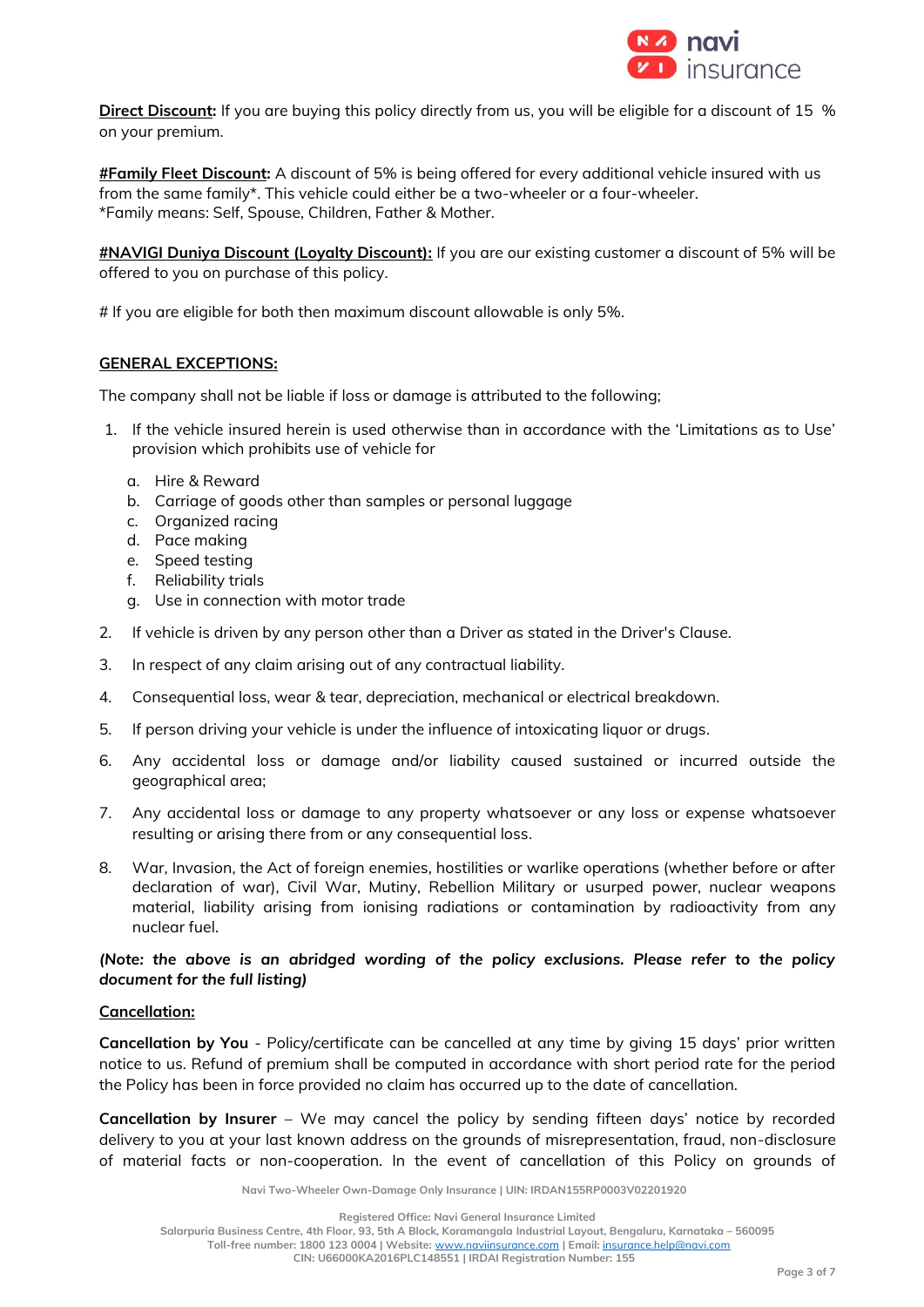

misrepresentation, fraud, non-disclosure of material facts, the policy shall stand cancelled ab-initio and there will be no refund of premium. In the event the policy is cancelled on the grounds of noncooperation by you then the premium shall be computed and retained in accordance with short period rate for the period the Policy has been in force provided no claim has occurred up to the date of cancellation.

| <b>PERIOD</b>                                 | % OF ANNUAL PREMIUM RATE |
|-----------------------------------------------|--------------------------|
| Not exceeding 1 month                         | 20%                      |
| Exceeding 1 month but not exceeding 2 months  | 30%                      |
| Exceeding 2 months but not exceeding 3 months | 40%                      |
| Exceeding 3 months but not exceeding 4 months | 50%                      |
| Exceeding 4 months but not exceeding 5 months | 60%                      |
| Exceeding 5 months but not exceeding 6 months | 70%                      |
| Exceeding 6 months but not exceeding 7 months | 80%                      |
| Exceeding 7 months but not exceeding 8 months | 90%                      |
| Exceeding 8 months                            | Full annual premium/rate |

## **Short period rate of cancellation will be as per table below**:

### **Renewal**

### **Renewal of policy:**

The Policy can be renewed on or before the end of the Policy Period subject to realization of renewal premium. However, we shall not be bound to give notice that such renewal is due. Also, we may exercise option of not renewing the policy on grounds of fraud, misrepresentation, non-cooperation, moral hazard or suppression of any material fact either at the time of taking the Policy or any time during the currency of the policy. Policy coverage, premium, and terms and conditions of the policy may change on renewal.

### **Claims Procedure**

We all take precautions to avert accidents however in the event of any unfortunate accident be rest assured of complete assistance from us.

It is very convenient to get in touch with us by calling our Toll-Free Helpline on **18001230004.** Alternatively, one can reach us by using Mobile Application OR Customer Portal at our Website **[www.naviinsurance.com](http://www.naviinsurance.com/)** OR by sending an e-mail at **[insurance.help@navi.com.](mailto:insurance.help@navi.com)** 

Intimation of claim to us, immediately on occurrence, will ensure prompt and effective assistance.

Notice shall be given in writing to the Company immediately upon the occurrence of any accidental or loss or damage in the event of any claim and thereafter the insured shall give all such information and assistance as the Company shall require. Every letter claims writ summons and/or process or copy thereof shall be forwarded to the Company immediately on receipt by the insured. Notice shall also be given in writing to the Company immediately the insured shall have knowledge of any impending prosecution inquest or fatal inquiry in respect of any occurrence which may give rise to a claim under

**Navi Two-Wheeler Own-Damage Only Insurance | UIN: IRDAN155RP0003V02201920**

**Registered Office: Navi General Insurance Limited**

**Salarpuria Business Centre, 4th Floor, 93, 5th A Block, Koramangala Industrial Layout, Bengaluru, Karnataka – 560095 Toll-free number: 1800 123 0004 | Website:** [www.naviinsurance.com](http://www.naviinsurance.com/) **| Email:** [insurance.help@navi.com](mailto:insurance.help@navi.com)

**CIN: U66000KA2016PLC148551 | IRDAI Registration Number: 155**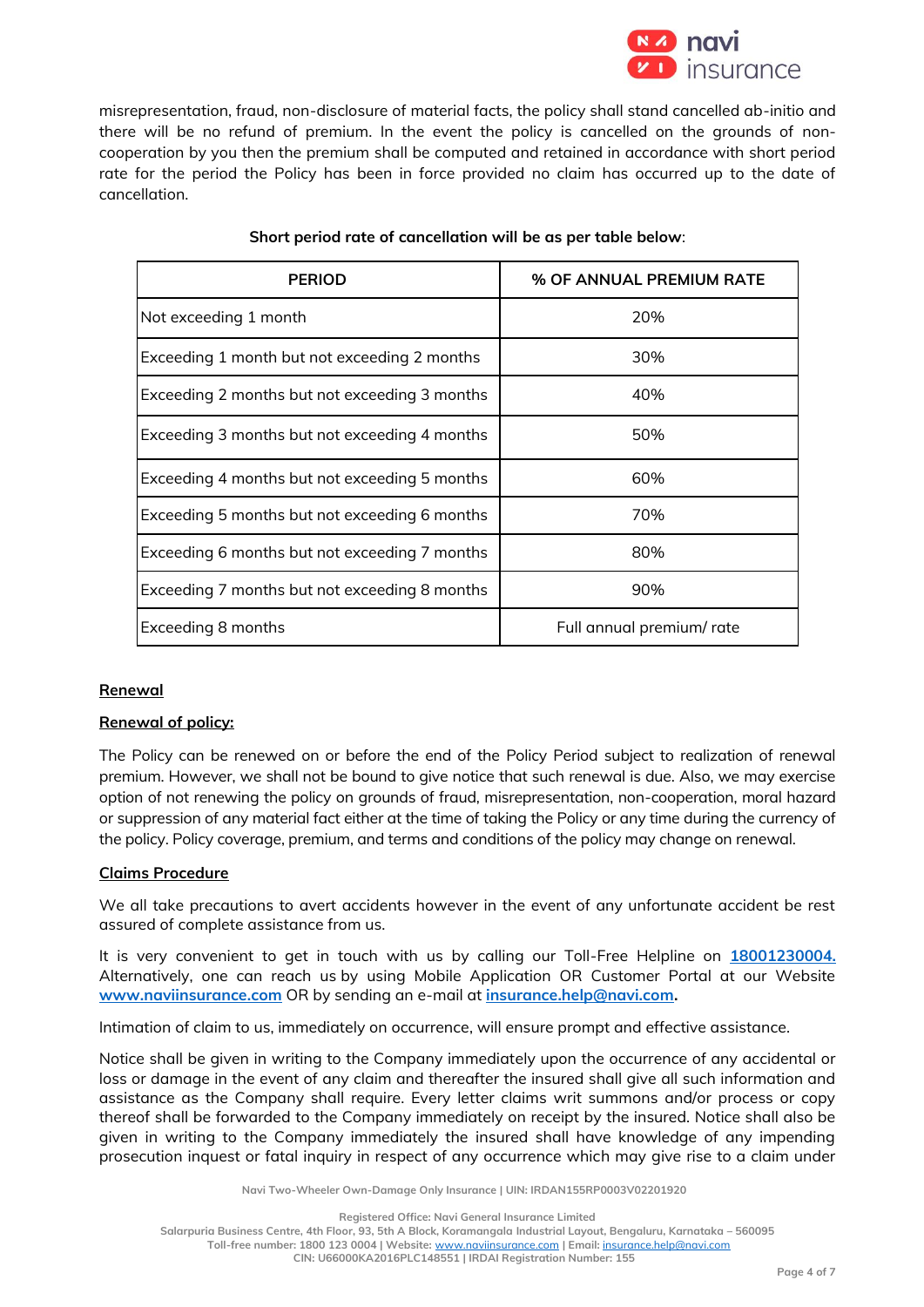

this Policy. In case of theft or other criminal act which may be the subject of a claim under this Policy the insured shall give immediate notice to the police and co-operate with the Company in securing the conviction of the offender.

While notifying the claim, following information should be provided:

- Name of insured
- Insured contact numbers
- Policy number
- Date and time of loss
- Location of loss
- Nature and approximate extent of loss
- Place and contact details of the person at the loss location

On receipt of notice of loss, Company will respond immediately and provide information to the insured on the claim procedures.

In cases where surveyor is to be appointed for assessment of loss, Company shall immediately appoint surveyor within 72 hours of receipt of intimation from the insured. Company shall communicate the details of the appointment of surveyor, including the role, duties and responsibilities of the surveyor to the insured by letter, email or any other electronic form immediately after the appointment of the surveyor.

Insured/Claimant shall submit following documents in support of the claim notified to us in addition to Claim Form. Where documents are available in public domain or with a public authority, the surveyor/Company will obtain themselves. The Company may ask additional relevant documents basis nature, complexity and circumstances of the loss.

### **For Accident Claims**

- Proof of insurance Policy copy
- Copy of Registration Book, Tax Receipt [original required for verification]
- Copy of Motor Driving License of the person driving the vehicle at the time of accident (original required for verification)
- Police Panchanama /FIR (In case of Third-Party property damage /Death / Body Injury)
- Estimate for repairs if available
- Repair Bills/Invoices and payment receipts after the job is completed

## **Documents for Theft Claims**

- Original Policy document
- Original Registration Book/Certificate and Tax Payment Receipt
- All the sets of keys/Service Booklet/Warranty Card/Original Purchase Invoice
- Police Panchanama/ FIR and Final Investigation Report/Non-Traceable Report.
- Acknowledged copy of letter addressed to RTO intimating theft and informing "NON-USE"
- Form 28, 29 and 30 signed by the Insured and Form 35 signed by the Financer/ transferred RC as applicable
- Letter of Subrogation
- NOC from the Financer if claim is to be paid to Insured.

The surveyor shall start the survey immediately unless there is a contingency that delays immediate survey, in any case within 48 hours of his appointment. Interim report of the physical details of the loss

**Navi Two-Wheeler Own-Damage Only Insurance | UIN: IRDAN155RP0003V02201920**

**Registered Office: Navi General Insurance Limited**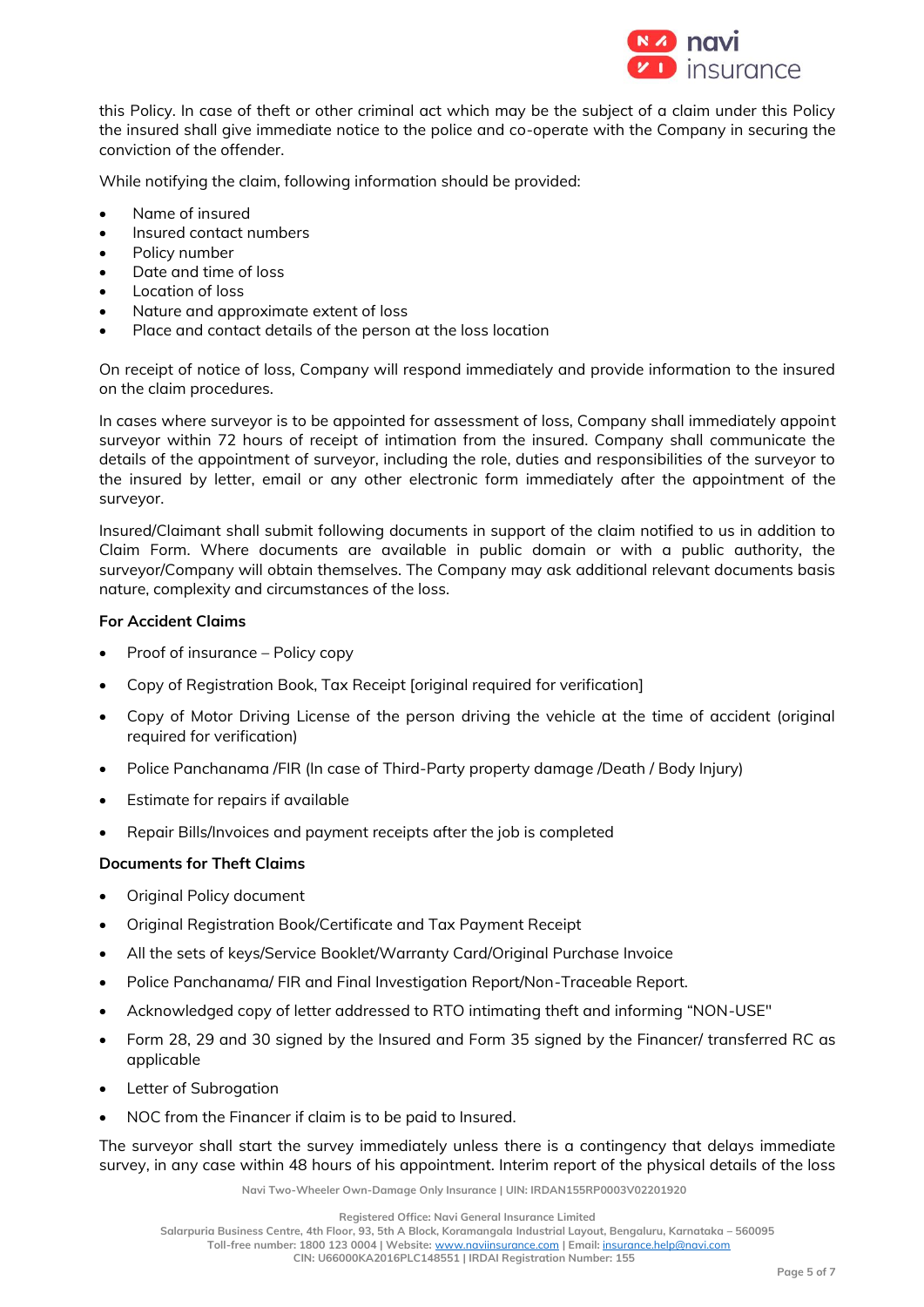

shall be recorded and uploaded/forwarded to the Company within the shortest time but not later than 15 days from the date of first visit of the surveyor. A copy of the interim report shall be furnished by the Company to the insured/claimant, if he so desires.

Where the insured is unable to furnish all the particulars required by the surveyor or where the surveyor does not receive the full cooperation of the insured, the Company or the surveyor, as the case may be, will inform in writing to the insured about the consequent delay that may result in the assessment of the claim. Company and the surveyor will follow up with the insured for pending information/documents guiding the insured with regard to submissions to be made. The Company and/or surveyor will not call for any information/document that is not relevant for the claim.

The surveyor shall, subject to the para above, submit his final report to the Company within 30 days of his appointment. A copy of the surveyor's report shall be furnished to the insured/claimant, on request.

Where special circumstances exist in respect of a claim either due to its special / complicated nature, or due to difficulties associated with replacement/reinstatement, the surveyor shall, seek an extension from Company for submission of his report. In such an event, the Company will give the status to the insured/claimant fortnightly wherever warranted. The Company may make provisional/ on account payment based on the admitted claim liability.

If Company, on the receipt of a survey report, finds that it is incomplete in any respect, it shall require the surveyor, under intimation to the insured/claimant, to furnish an additional report on certain specific issues as may be required by the Company. Such a request may be made by the Company within 15 days of the receipt of the final survey report and not more than once in case of a claim.

The surveyor, on receipt of this communication, shall furnish an additional report within three weeks from the date of receipt of communication from the Company.

On receipt of the final survey report or the additional survey report, as the case may be, and on receipt of all required information/documents that are relevant and necessary for the claim, the Company shall offer a settlement of the claim to the insured/claimant within a period of 30 days. If the Company, for any reasons to be recorded in writing and communicated to the insured/claimant, decides to reject a claim under the policy, it shall do so within a period of 30 days from the receipt of the final survey report and/or additional information/documents or the additional survey report, as the case may be.

In case, the amount admitted is less than the amount claimed, then the Company shall inform the insured/claimant in writing about the basis of settlement. Where the claim is rejected, the Company shall give the reasons for the same in writing drawing reference to the specific terms and conditions of the policy document.

In the event the claim is not settled within 30 days as stipulated above, the Company shall be liable to pay interest at a rate, which is 2% above the bank rate from the date of receipt of last relevant and necessary document from the insured/claimant by the Company till the date of actual payment.

Insured will assist the Company if so required, in any prosecution, proceeding or in the matter of recovery of claims by the Company against third parties.

**IRDAI Regulation No 17**: This *Policy* is subject to regulation 17 of *IRDAI* (Protection of Policyholder's Interests) Regulation 2017 or any amendment thereof from time to time.

**Note:** Policy Term and Conditions & Premium rates are subject to change with prior approval from IRDAI.

**Disclaimer -** This is only a summary of the product features. The actual benefits available are as described in the policy, and will be subject to the policy terms, conditions and exclusions. Please seek the advice of your insurance advisor if you require any further information or clarification.

**Navi Two-Wheeler Own-Damage Only Insurance | UIN: IRDAN155RP0003V02201920**

**Registered Office: Navi General Insurance Limited**

**Salarpuria Business Centre, 4th Floor, 93, 5th A Block, Koramangala Industrial Layout, Bengaluru, Karnataka – 560095 Toll-free number: 1800 123 0004 | Website:** [www.naviinsurance.com](http://www.naviinsurance.com/) **| Email:** [insurance.help@navi.com](mailto:insurance.help@navi.com) **CIN: U66000KA2016PLC148551 | IRDAI Registration Number: 155**